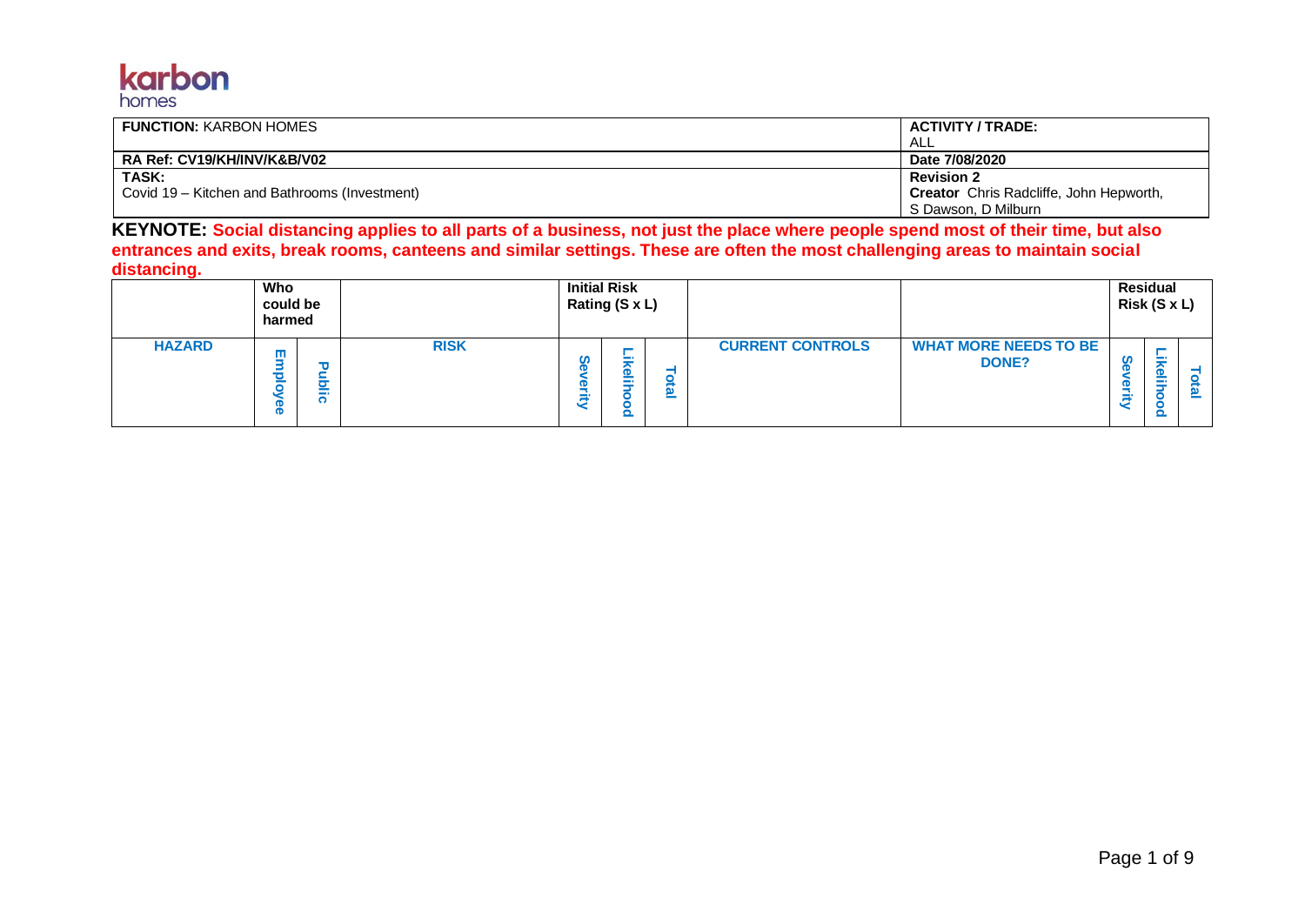## **karbon**

| Covid 19<br>Arriving to a home<br>for work. Maintain<br>social distancing<br>wherever possible,<br>ensuring<br>handwashing on | Υ | Y | A highly contagious biohazard, that<br>has the potential to cause severe<br>health conditions and fatalities.<br>Catching the virus and becoming ill | 5 | 4 | 20 | Any employee showing symptoms<br>of COVID-19 do not attend work<br>and isolate for a minimum of<br>14days.<br>Prior conversations are carried out<br>with Tenants to ensure no one in                                                              | Follow the HM Government<br>document Working safely in other<br>peoples homes on GOV.UK<br>website. | 5 | 2 | 10 <sup>°</sup> |
|-------------------------------------------------------------------------------------------------------------------------------|---|---|------------------------------------------------------------------------------------------------------------------------------------------------------|---|---|----|----------------------------------------------------------------------------------------------------------------------------------------------------------------------------------------------------------------------------------------------------|-----------------------------------------------------------------------------------------------------|---|---|-----------------|
| arrival.                                                                                                                      |   |   | Spreading the virus to colleagues,<br>family and or wider community                                                                                  |   |   |    | household is showing symptoms, in<br>quarantine following a recent trip<br>overseas or confirmed Covid-19.                                                                                                                                         |                                                                                                     |   |   |                 |
|                                                                                                                               |   |   |                                                                                                                                                      |   |   |    | 2M social distancing must be<br>followed at all times.                                                                                                                                                                                             |                                                                                                     |   |   |                 |
|                                                                                                                               |   |   |                                                                                                                                                      |   |   |    | Face coverings are required in<br>all indoor situations 'where<br>people may come into contact<br>with others they don't usually<br>meet'                                                                                                          |                                                                                                     |   |   |                 |
|                                                                                                                               |   |   |                                                                                                                                                      |   |   |    | Consider travelling to sites alone,<br>using own transport, where<br>insurance allows. If workers have<br>no option but to travel together, for<br>example non drivers / roofers/<br>manual handling needs; the<br>following should be encouraged; |                                                                                                     |   |   |                 |
|                                                                                                                               |   |   |                                                                                                                                                      |   |   |    | Journeys should be with same<br>individuals and limited in the<br>number of people travelling per<br>site.                                                                                                                                         |                                                                                                     |   |   |                 |
|                                                                                                                               |   |   |                                                                                                                                                      |   |   |    | Maintaining good ventilation for<br>example keeping windows open<br>and passengers facing away from<br>one another wearing Masks and<br>Gloves to reduce risk of<br>transmission.                                                                  |                                                                                                     |   |   |                 |
|                                                                                                                               |   |   |                                                                                                                                                      |   |   |    | Vehicles regularly cleaned using<br>gloves and standard cleaning<br>products, with emphasis on<br>handles and other areas where<br>passengers may touch surfaces.                                                                                  |                                                                                                     |   |   |                 |
|                                                                                                                               |   |   |                                                                                                                                                      |   |   |    | Wash hands on arrival and<br>maintain social distancing when<br>entering the homes                                                                                                                                                                 |                                                                                                     |   |   |                 |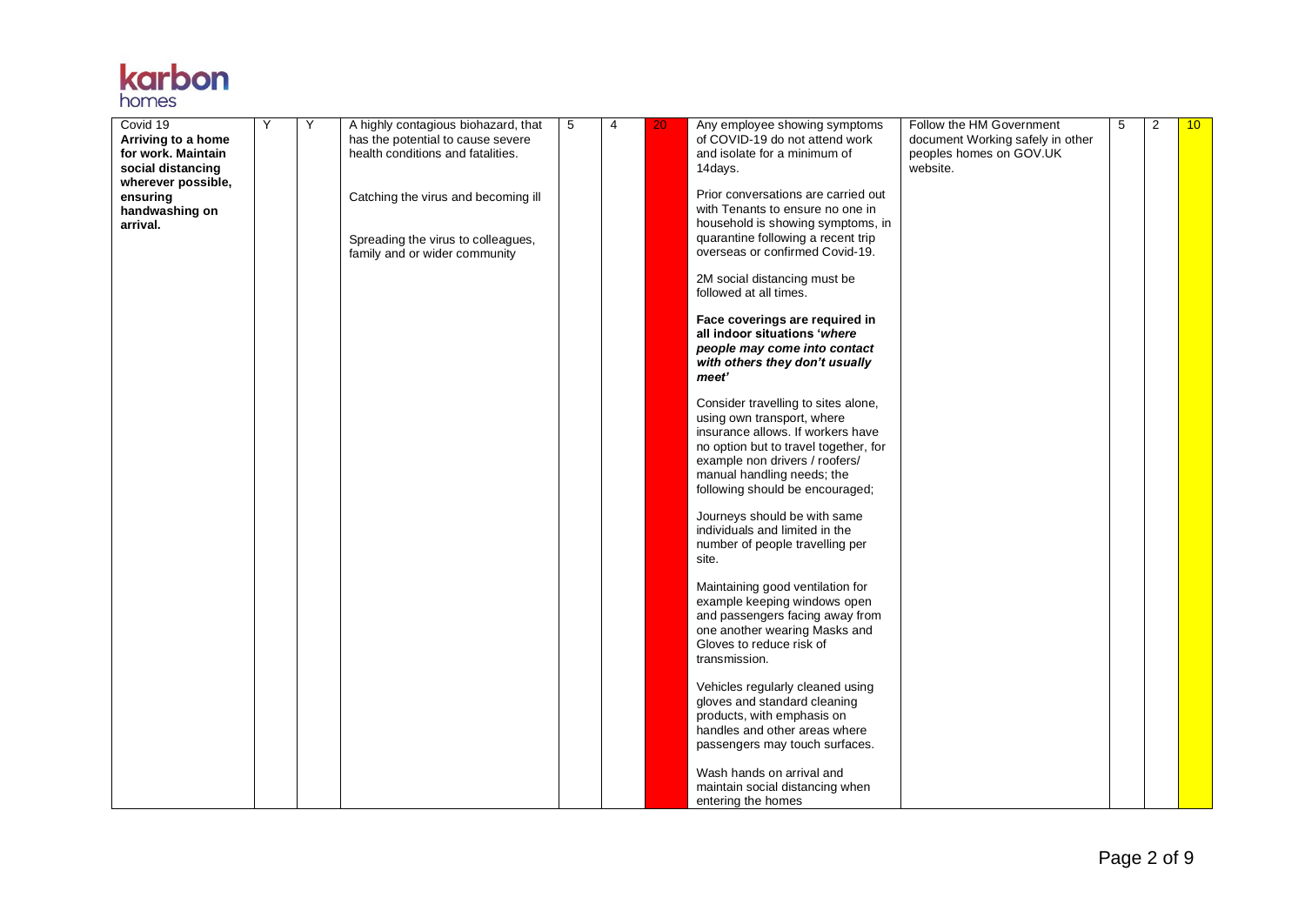

| Covid 19-<br>Moving around when<br>working in a home<br><b>Maintain social</b><br>distancing wherever | Y | Y | A highly contagious biohazard, that<br>has the potential to cause severe<br>health conditions and fatalities. | 5 | 4 | 20 | Any employee showing symptoms<br>of COVID-19 do not attend work<br>and isolate for a minimum of<br>14days.                                                                            | 5 | $5\overline{)}$ |
|-------------------------------------------------------------------------------------------------------|---|---|---------------------------------------------------------------------------------------------------------------|---|---|----|---------------------------------------------------------------------------------------------------------------------------------------------------------------------------------------|---|-----------------|
| possible while<br>people move around<br>the home                                                      |   |   | Catching the virus and becoming ill                                                                           |   |   |    | 2M social distancing must be<br>followed at all times.                                                                                                                                |   |                 |
|                                                                                                       |   |   | Spreading the virus to colleagues,<br>family and or wider community                                           |   |   |    | Face coverings are required in<br>all indoor situations 'where<br>people may come into contact<br>with others they don't usually<br>meet'                                             |   |                 |
|                                                                                                       |   |   |                                                                                                               |   |   |    | Discussion with households ahead<br>of a visit ask that a 2m distance is<br>kept from those working if possible                                                                       |   |                 |
|                                                                                                       |   |   |                                                                                                               |   |   |    | Asking that households leave all<br>internal doors open to minimise<br>contact with door handles                                                                                      |   |                 |
|                                                                                                       |   |   |                                                                                                               |   |   |    | Identifying busy areas across the<br>household where people travel to,<br>from or through e.g. stairs and<br>corridors and minimising movement<br>within these areas.                 |   |                 |
|                                                                                                       |   |   |                                                                                                               |   |   |    | Bringing your own food and drink to<br>households and having breaks<br>outside where possible                                                                                         |   |                 |
|                                                                                                       |   |   |                                                                                                               |   |   |    | Limiting the number of workers<br>within a confined space to maintain<br>social distancing where this is not<br>possible then additional PPE is to<br>be worn face masks as a minimum |   |                 |
|                                                                                                       |   |   |                                                                                                               |   |   |    | Using a fixed pairing system if<br>people have to work in close<br>proximity.                                                                                                         |   |                 |
|                                                                                                       |   |   |                                                                                                               |   |   |    | Allocating the same workers to a<br>household where jobs are<br>repetitive.                                                                                                           |   |                 |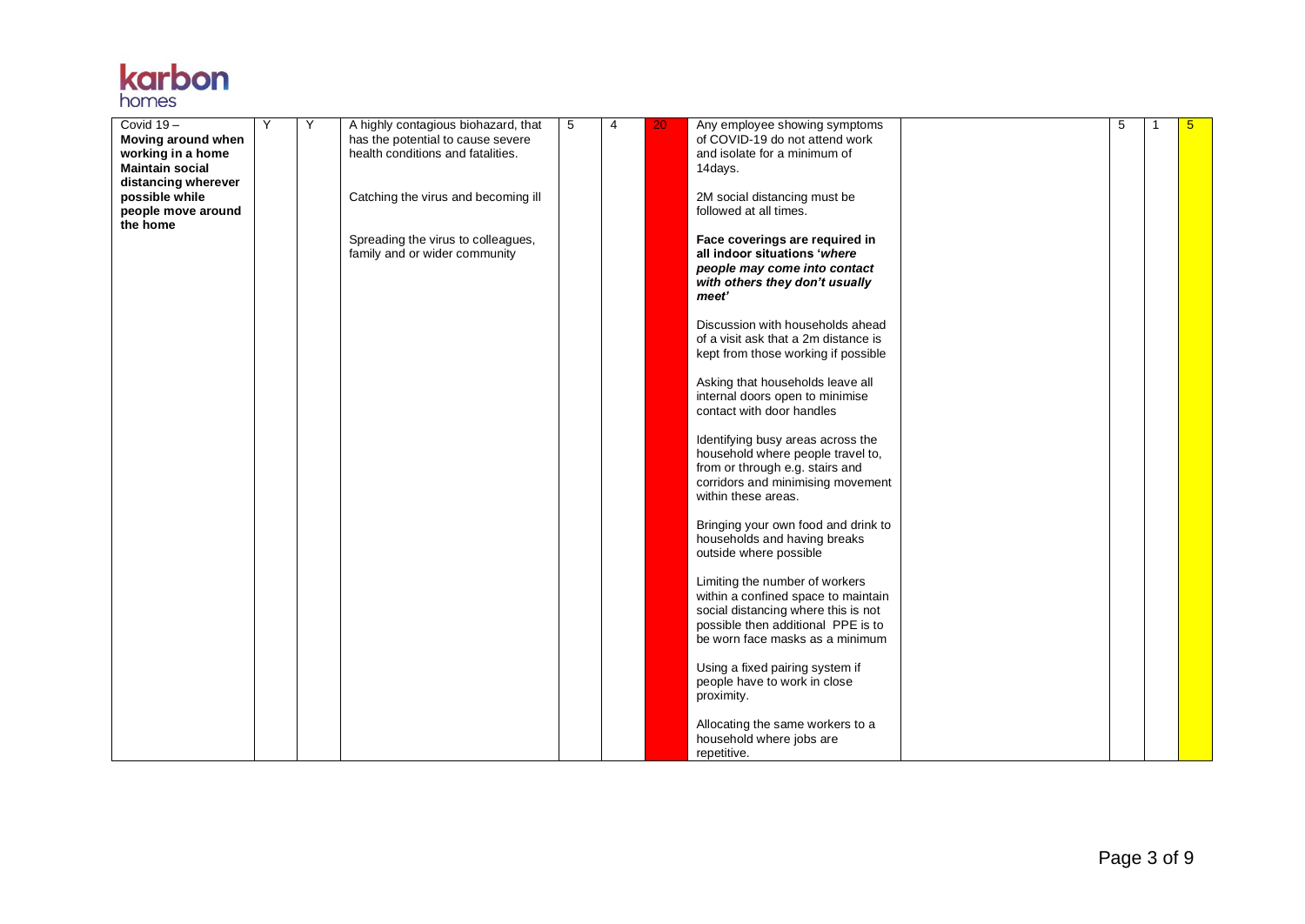

| Covid $19-$                               | Y | Y | A highly contagious biohazard, that                                    | 5 | $\overline{4}$ | 20 | Any employee showing symptoms                                                                                                                                 | 5 | 1 | $5\overline{)}$ |
|-------------------------------------------|---|---|------------------------------------------------------------------------|---|----------------|----|---------------------------------------------------------------------------------------------------------------------------------------------------------------|---|---|-----------------|
| Appointments in the<br>home. Reduce       |   |   | has the potential to cause severe<br>health conditions and fatalities. |   |                |    | of COVID-19 do not attend work<br>and isolate for a minimum of                                                                                                |   |   |                 |
| <b>Transmission due to</b>                |   |   |                                                                        |   |                |    | 14days.                                                                                                                                                       |   |   |                 |
| face to face                              |   |   |                                                                        |   |                |    |                                                                                                                                                               |   |   |                 |
| meetings to maintain<br>social distancing |   |   | Catching the virus and becoming ill                                    |   |                |    | 2M social distancing must be<br>followed at all times.                                                                                                        |   |   |                 |
|                                           |   |   | Spreading the virus to colleagues,<br>family and or wider community    |   |                |    | Face coverings are required in<br>all indoor situations 'where<br>people may come into contact<br>with others they don't usually<br>meet'                     |   |   |                 |
|                                           |   |   |                                                                        |   |                |    | Using remote working tools such as<br>telephone or video calls to avoid in-<br>person appointments, .                                                         |   |   |                 |
|                                           |   |   |                                                                        |   |                |    | Only absolutely necessary<br>participants should attend<br>appointments and should maintain<br>2m separation where possible                                   |   |   |                 |
|                                           |   |   |                                                                        |   |                |    | Avoiding transmission during<br>appointments from sharing pens<br>and other objects                                                                           |   |   |                 |
|                                           |   |   |                                                                        |   |                |    | Take minimum personal items into<br>property if not possible items to be<br>cleaned before and after use.                                                     |   |   |                 |
|                                           |   |   |                                                                        |   |                |    | During survey Samples of kitchen<br>and bathroom boards will be on<br>view from rear of vehicles for<br>tenants to select and cleaned down<br>after each use. |   |   |                 |
|                                           |   |   |                                                                        |   |                |    | Tenants requested where possible<br>to vacate area being surveyed if<br>this is not possible masks to be<br>worn.                                             |   |   |                 |
|                                           |   |   |                                                                        |   |                |    | Clean down of any contact<br>surfaces before and after visits.                                                                                                |   |   |                 |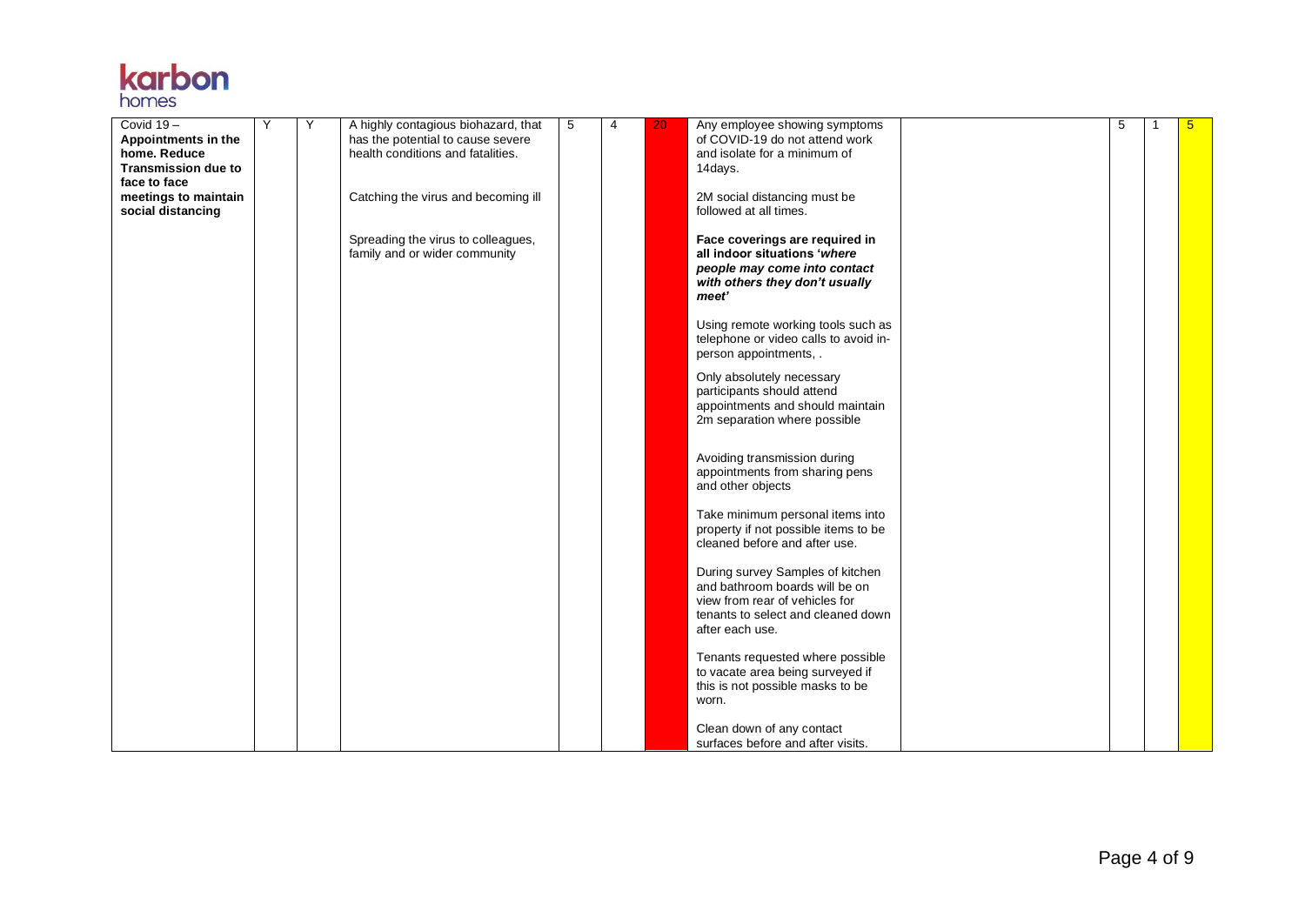

| Covid-19<br><b>Providing and</b><br>explaining available<br>guidance<br><b>Ensuring people</b><br>understand what<br>they need to do | People unaware of what they need<br>to do to maintain safety in the<br>workplace.<br>A highly contagious biohazard, that<br>has the potential to cause severe<br>health conditions and fatalities.<br>Catching the virus and becoming ill<br>Spreading the virus to colleagues,<br>family and or wider community | 5 | $\overline{4}$ | 20 | Any employee showing symptoms<br>of COVID-19 do not attend work<br>and isolate for a minimum of<br>14days.<br>2M social distancing must be<br>followed at all times. Where this<br>can't be maintained, then masks<br>should be worn.<br>Provide employees with information<br>on how to operate safely in<br>people's homes<br>Communicating with households<br>prior to arrival to ensure the<br>household understands the social<br>distancing and hygiene measures<br>that should be followed once work<br>has commenced<br>Customer Liaison Officer to advise<br>household not to access work area,<br>except in an emergency situation | 5 |                | $5\overline{)}$ |
|--------------------------------------------------------------------------------------------------------------------------------------|------------------------------------------------------------------------------------------------------------------------------------------------------------------------------------------------------------------------------------------------------------------------------------------------------------------|---|----------------|----|----------------------------------------------------------------------------------------------------------------------------------------------------------------------------------------------------------------------------------------------------------------------------------------------------------------------------------------------------------------------------------------------------------------------------------------------------------------------------------------------------------------------------------------------------------------------------------------------------------------------------------------------|---|----------------|-----------------|
| Covid-19<br>Keeping the work<br>area clean                                                                                           | A highly contagious biohazard, that<br>has the potential to cause severe<br>health conditions and fatalities.<br>Catching the virus and becoming ill<br>Spreading the virus to colleagues,<br>family and or wider community                                                                                      | 5 | $\overline{4}$ | 20 | Any employee showing symptoms<br>of COVID-19 do not attend work<br>and isolate for a minimum of<br>14days.<br>2M social distancing must be<br>followed at all times. Where this<br>can't be maintained, then masks<br>should be worn.<br>Plastic screens to be fitted to<br>internal door from work area to<br>remaining area of property<br>Frequent cleaning of objects and<br>surfaces that are touched regularly,<br>using usual cleaning equipment.<br>Removing all waste and belongings<br>from work area at the end of<br>job/task/wipe surfaces at end of<br>working day                                                             | 5 | $\overline{1}$ | 5 <sup>5</sup>  |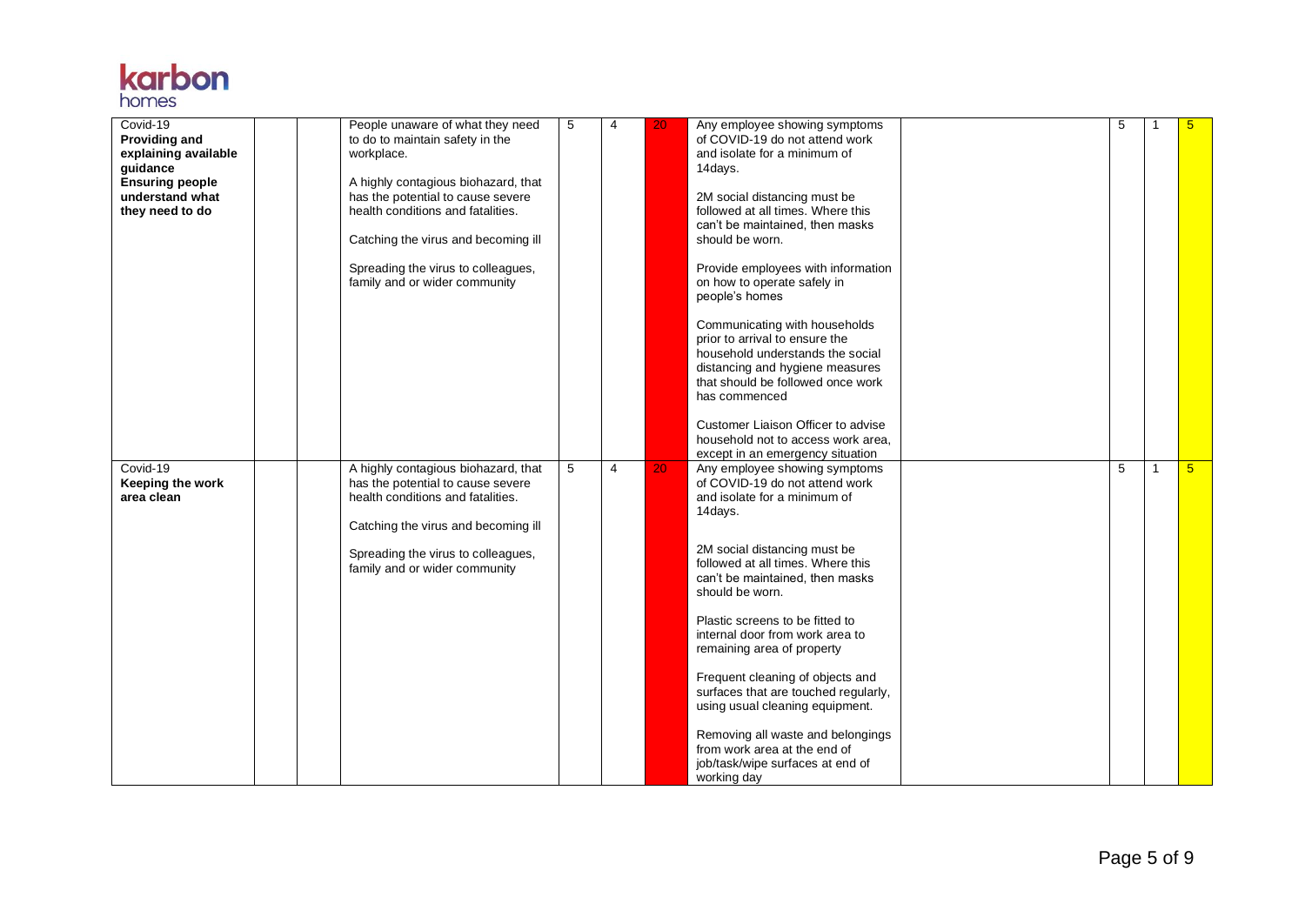| <b>Karpon</b> |
|---------------|
|               |
| homes         |

| Covid-19<br>Hygiene<br>Keep good hygiene<br>throughout the day    |  | A highly contagious biohazard, that<br>has the potential to cause severe<br>health conditions and fatalities.<br>Catching the virus and becoming ill<br>Spreading the virus to colleagues,<br>family and or wider community | 5 | 4 | 20 | Where possible Washing your<br>hands more often than usual for 20<br>seconds using soap and hot water,<br>particularly after coughing sneezing<br>and blowing your nose. If<br>handwashing facilities are not<br>accessible, you should use hand<br>sanitiser.<br>All trades supplied with Hand<br>Sanitiser and Gloves.<br>Reducing the spread of germs<br>when coughing or sneezing by<br>cover your mouth and nose with a<br>tissue or your sleeve, not your<br>hands. Throw the tissue in the bin<br>immediately however do not use<br>the customers bin, then wash your<br>hands.<br>Cleaning regularly touched items<br>and surfaces using your own<br>cleaning products to reduce the risk<br>of passing infection on to other<br>people. | 5 |    | $5\overline{)}$ |
|-------------------------------------------------------------------|--|-----------------------------------------------------------------------------------------------------------------------------------------------------------------------------------------------------------------------------|---|---|----|--------------------------------------------------------------------------------------------------------------------------------------------------------------------------------------------------------------------------------------------------------------------------------------------------------------------------------------------------------------------------------------------------------------------------------------------------------------------------------------------------------------------------------------------------------------------------------------------------------------------------------------------------------------------------------------------------------------------------------------------------|---|----|-----------------|
| Covid 19<br>Handling goods,<br>merchandise and<br>other materials |  | A highly contagious biohazard, that<br>has the potential to cause severe<br>health conditions and fatalities.<br>Catching the virus and becoming ill<br>Spreading the virus to colleagues,<br>family and or wider community | 5 | 4 | 20 | 2M social distancing must be<br>followed at all times.<br>Ensuring social distancing and<br>hygiene measures are followed<br>when supplies or tools are to be<br>delivered to a home.<br>Kitchens to be delivered on a just in<br>time basis, from supplier and left at<br>front of property safely allowing<br>access and covered from elements.<br>Collecting materials in bulk to<br>reduce the frequency of visits<br>Removing waste in bulk if possible,<br>all waste to be removed from<br>property and left in a suitable safe<br>place for driver to collect and<br>dispose of daily                                                                                                                                                     | 5 | -1 | 5 <sub>5</sub>  |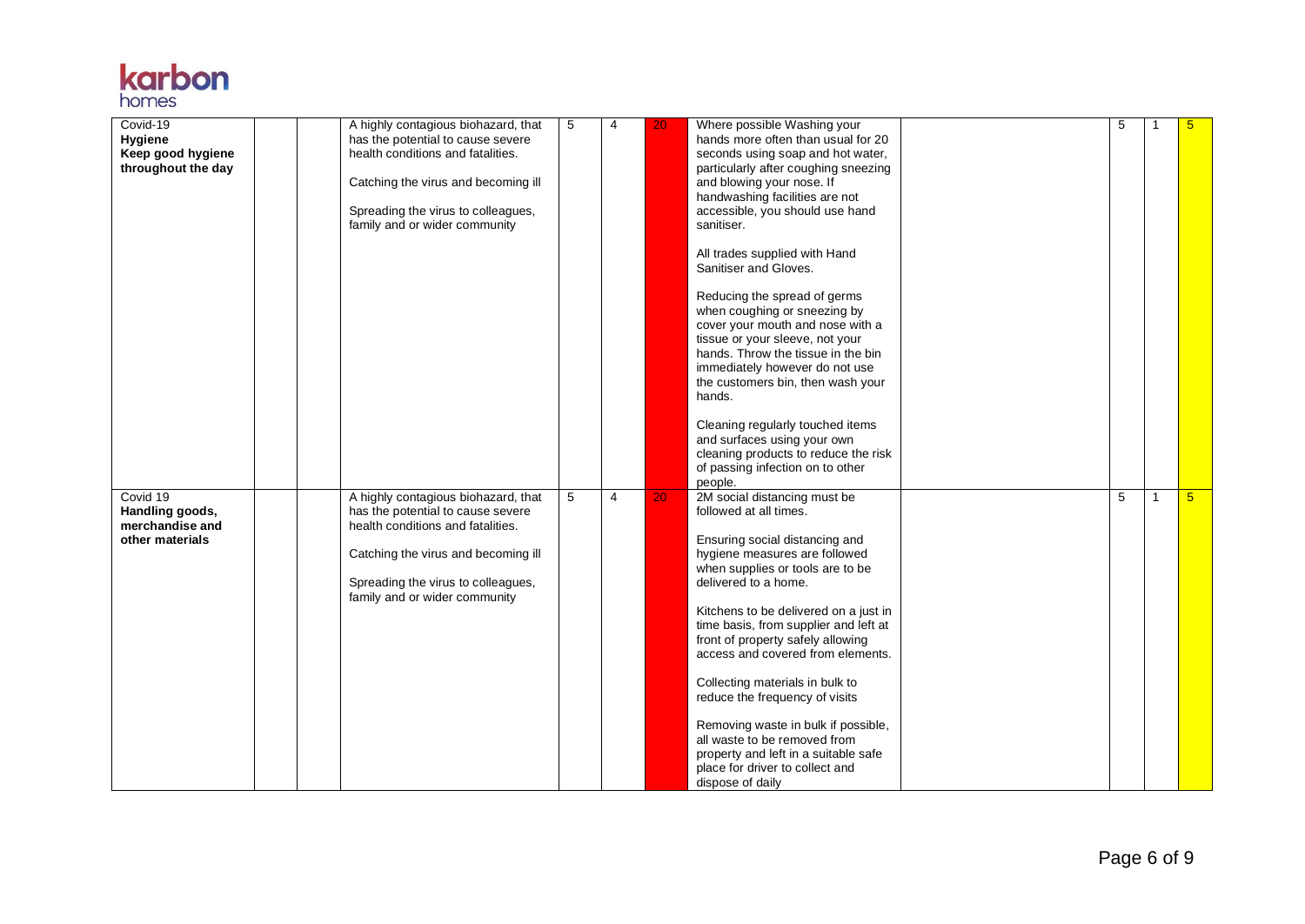| <b>Karpon</b> |  |
|---------------|--|
| homes         |  |

| Covid-19<br><b>Team Working</b><br>Reduce the number<br>of contacts each<br>worker has                                               | Y | A highly contagious biohazard, that<br>has the potential to cause severe<br>health conditions and fatalities.<br>Catching the virus and becoming ill<br>Spreading the virus to colleagues,<br>family and or wider community | 5 | 4              | 20              | Any employee showing symptoms<br>of COVID-19 do not attend work<br>and isolate for a minimum of<br>14days.<br>2M social distancing must be<br>followed at all times.<br>Face coverings are required in<br>all indoor situations 'where<br>people may come into contact<br>with others they don't usually<br>meet'<br>Programme of work to be reduced<br>to a minimum amount of days as<br>possible,<br>Only where it is necessary to have<br>multiple workers in a home,<br>creating teams of workers who<br>carry out their duties in those<br>teams and minimising contact<br>between each team.<br>Identifying areas where people<br>need to hand things to each other,<br>such as tools, and finding ways to<br>remove direct contact by using<br>drop off points or transfer zones<br>Allocating the same worker to the<br>same household each visit. | 5 | -1           | 5 <sub>5</sub> |
|--------------------------------------------------------------------------------------------------------------------------------------|---|-----------------------------------------------------------------------------------------------------------------------------------------------------------------------------------------------------------------------------|---|----------------|-----------------|------------------------------------------------------------------------------------------------------------------------------------------------------------------------------------------------------------------------------------------------------------------------------------------------------------------------------------------------------------------------------------------------------------------------------------------------------------------------------------------------------------------------------------------------------------------------------------------------------------------------------------------------------------------------------------------------------------------------------------------------------------------------------------------------------------------------------------------------------------|---|--------------|----------------|
| $Covid - 19$<br>Avoid unnecessary<br>work related travel<br>and keep workers<br>safe when they do<br>need to travel<br>between homes |   | A highly contagious biohazard, that<br>has the potential to cause severe<br>health conditions and fatalities.<br>Catching the virus and becoming ill<br>Spreading the virus to colleagues,<br>family and or wider community | 5 | $\overline{4}$ | $\overline{20}$ | 2M social distancing must be<br>followed at all times.<br>Face coverings are required in<br>all indoor situations 'where<br>people may come into contact<br>with others they don't usually<br>meet'<br>Where workers need to move<br>between houses for work social<br>distancing and hygiene advice<br>should be consistent especially<br>before entering the homes.                                                                                                                                                                                                                                                                                                                                                                                                                                                                                      | 5 | $\mathbf{1}$ | 5 <sup>5</sup> |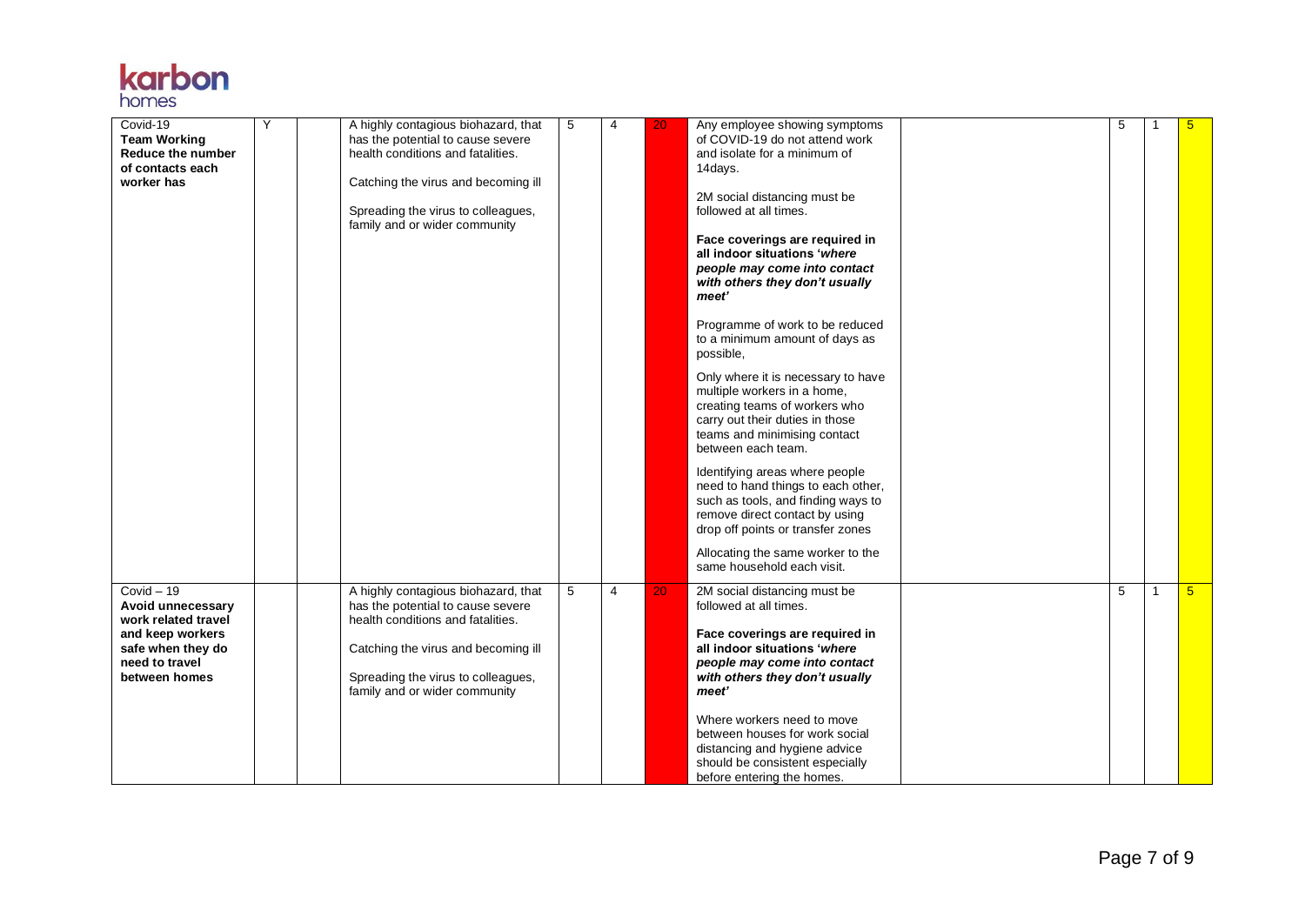

## **Managers Risk Assessment Checklist**

| <b>No</b>      | <b>Action</b>                                                                                                                              | <b>Check</b><br>frequenc | <b>Manager</b><br>name | <b>Manager signed</b>          |
|----------------|--------------------------------------------------------------------------------------------------------------------------------------------|--------------------------|------------------------|--------------------------------|
| $\mathbf{1}$   | Are hand washing / sanitising facilities available?                                                                                        | Once                     |                        |                                |
| $\overline{2}$ | Does the layout allow social distancing?                                                                                                   | Once                     |                        |                                |
| $\overline{3}$ | Does the work allow social distancing?                                                                                                     | Once                     |                        |                                |
| $\overline{4}$ | Is a new site induction required? (I.e. when different people go into the site or property)                                                | Once                     |                        |                                |
| 5              | Are SSOW in place for Medium to High risk activities?                                                                                      | Once                     |                        |                                |
| 6              | Are contractors RAMS suitable and sufficient?                                                                                              | As<br>required           |                        |                                |
| $\overline{7}$ | Have all individuals received, read, understood and confirmed their acceptance of the RA and<br>any associated SSOW?                       | Once                     |                        |                                |
| $\bf 8$        | Have Trade Unions received and confirmed their acceptance of the RA and any associated<br>SSOW?                                            | Once                     |                        | To be confirmed by H&S<br>Mgr. |
| 9              | Is PPE required (ppe matrix)?<br>Gloves,<br>Coverall,<br>Apron,<br>Face covering<br>Filtering respirator.<br>Face shield / eye protection. | Once                     |                        |                                |
| 10             | Any other equipment required? E.g. Additional Pens                                                                                         | Once                     |                        |                                |
| 10             | Has any additional training and or instruction related to PPE been provided and recorded?                                                  | Once                     |                        |                                |
| 11             | Has any additional training and or instruction related to new process been provided and<br>recorded?                                       | Once                     |                        |                                |
| 12             | Have we responded to concerns raised by colleagues?                                                                                        | As<br>required           |                        |                                |